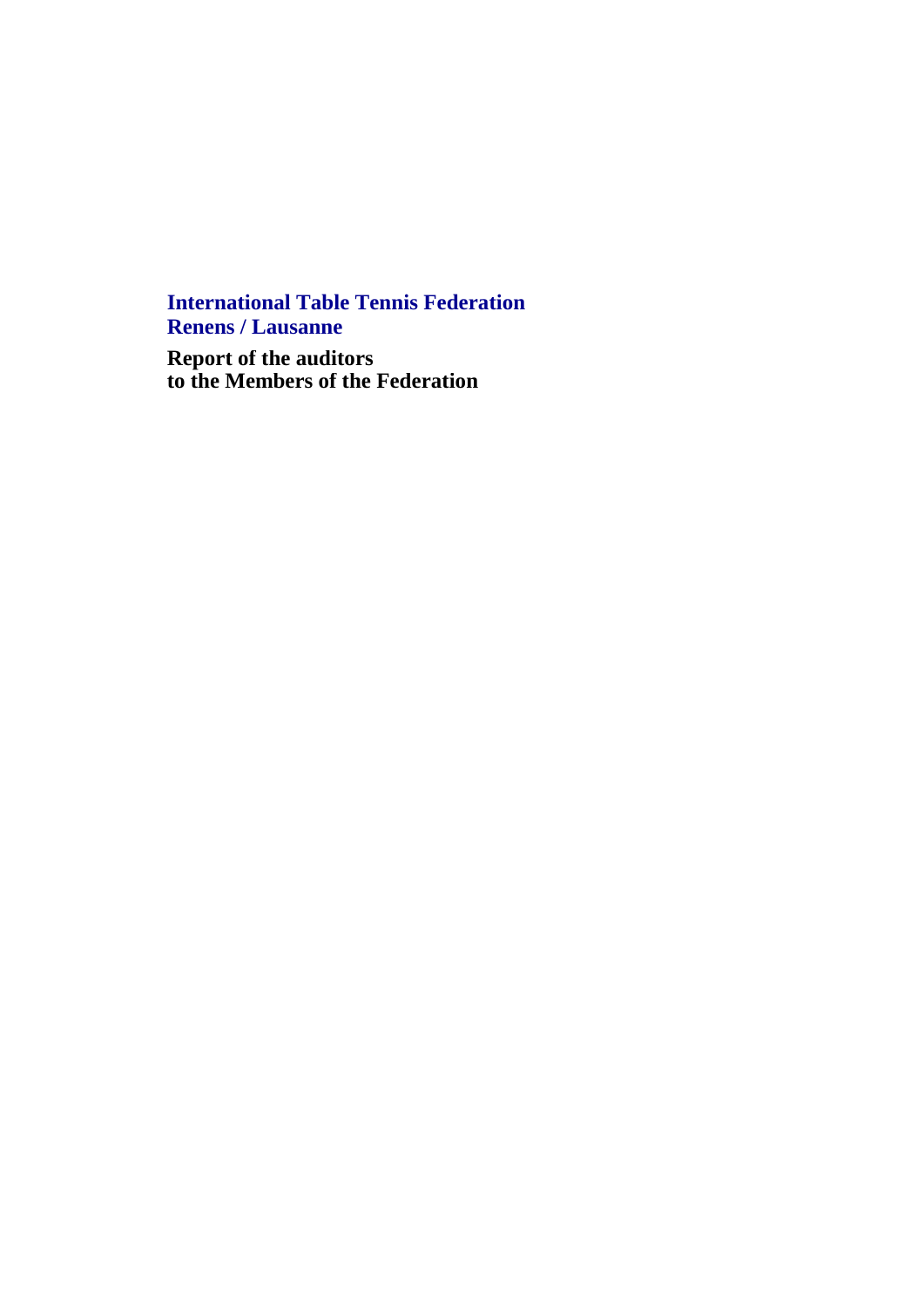| <b>Consolidated balance sheet at December 31, 2015</b><br>$(in$ USD $)$ | <b>Notes</b> | <b>USD</b><br>December 31,<br>2015 | <b>USD</b><br>December 31,<br>2014 |
|-------------------------------------------------------------------------|--------------|------------------------------------|------------------------------------|
| <b>Assets</b>                                                           |              |                                    |                                    |
| <b>Current assets</b>                                                   |              |                                    |                                    |
| Cash and Cash Equivalents                                               | 5            | 9 138 0 87                         | 10 633 303                         |
| Trade receivable, net                                                   | 6            | 521 178                            | 887 975                            |
| Prepaid expenses                                                        |              | 290 781                            | 63 623                             |
| <b>Total current assets</b>                                             |              | 9 9 5 0 0 4 6                      | 11 584 901                         |
| <b>Capital assets</b>                                                   |              |                                    |                                    |
| Tangible fixed assets                                                   | 7            | 4 103 650                          | 3 612 066                          |
| <b>Total Capital assets</b>                                             |              | 4 103 650                          | 3 612 066                          |
| <b>Total assets</b>                                                     |              | 14 054 747                         | 15 196 968                         |
|                                                                         |              |                                    |                                    |

# **International Table Tennis Federation, Renens / Lausanne**

# **Liabilities**

| <b>Current liabilities</b>           |    |               |              |
|--------------------------------------|----|---------------|--------------|
| Trade creditors                      |    | 1 592 924     | 1 811 720    |
| Deferred revenues - Olympic funding  | 8  | 2 700 000     | 4 0 28 8 0 0 |
| Deferred income and accrued expenses | 9  | 622 099       | 434 701      |
| <b>Total current liabilities</b>     |    | 4 9 1 5 0 2 3 | 6 275 221    |
|                                      |    |               |              |
| <b>Equity</b>                        |    |               |              |
| Unrestricted funds                   | 10 | 9408883       | 9 0 17 5 07  |
| Currency translation adjustment      | 10 | (270209)      | (95760)      |
| <b>Total Equity</b>                  |    | 9 138 674     | 8 9 21 7 47  |
| <b>Total liabilities and funds</b>   |    | 14 054 747    | 15 196 968   |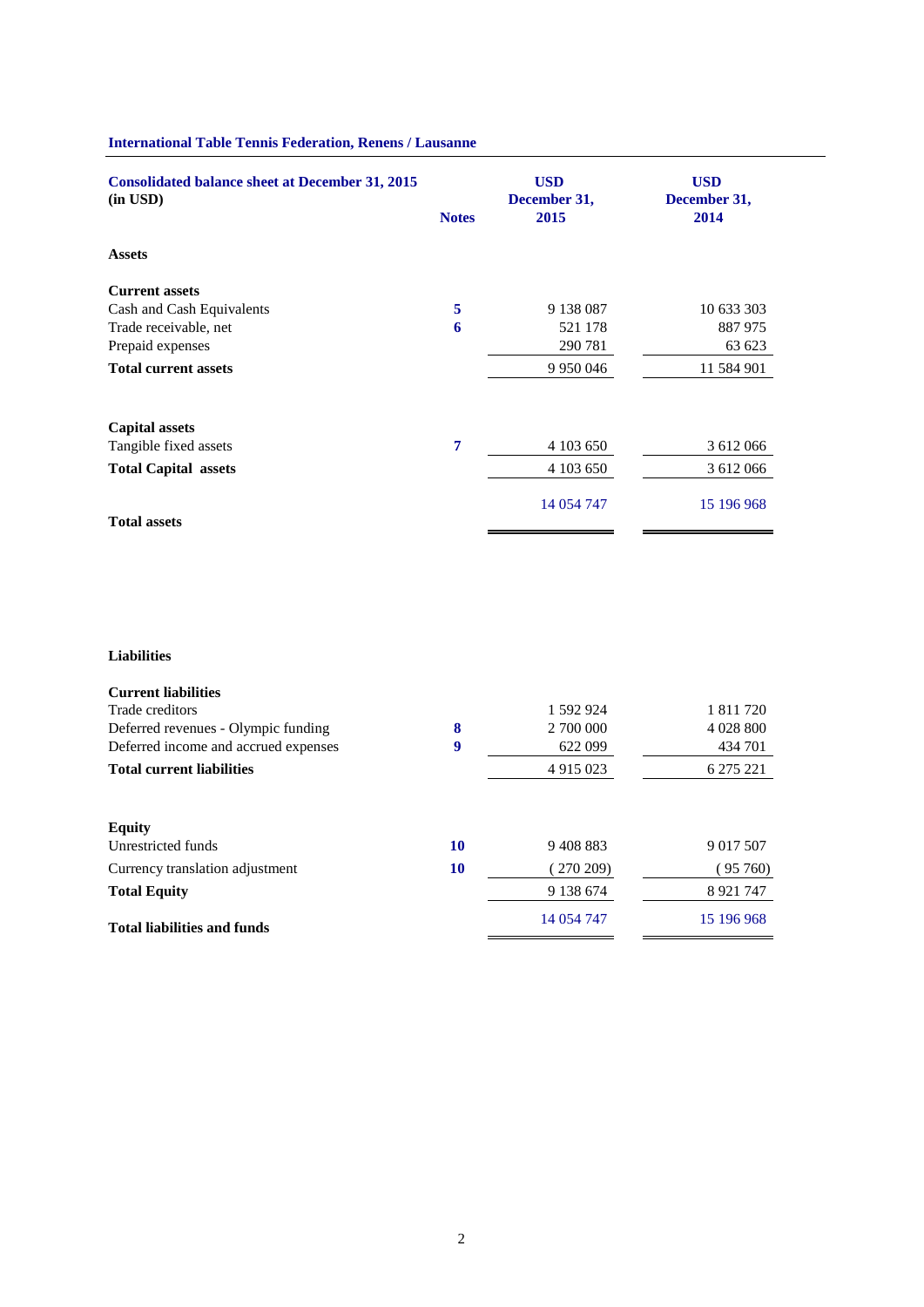# **International Table Tennis Federation, Renens / Lausanne**

## **Consolidated statement of income and expenditure for the year ended**

**December 31, 2015**

| (in USD)                                              |              | <b>USD</b>  | <b>USD</b>    |
|-------------------------------------------------------|--------------|-------------|---------------|
|                                                       | <b>Notes</b> | 2015        | 2014          |
| <b>Revenues</b>                                       |              |             |               |
| Marketing income                                      | 11           | 6'696'459   | 7'012'680     |
| Olympic solidarity                                    |              | 276'079     | 129'255       |
| Other Olympic Income                                  |              | 75'730      | 563'041       |
| <b>International Umpires/Referees</b>                 |              | 3'902       | 46'253        |
| Equipment approval fees                               |              | 1'252'562   | 1'184'500     |
| Subscriptions and membership                          |              | 179'449     | 126'377       |
| Sales and advertising                                 |              | 7'288       | 32'441        |
| <b>Other Income</b>                                   |              |             |               |
| Paralympic TT division                                |              | 270'618     | 231'950       |
| Miscellaneous                                         |              | 143'412     | 57'514        |
| Revenues ITTF Museum Shanghai                         | 12           | 400'000     | 400'000       |
| <b>Butterfly Solidarity Fund Junior</b>               |              |             | 74'750        |
| Government Grant                                      |              | (148)       | 4'635         |
| Income before release from deferred revenues          |              |             |               |
| Release from deferred revenues regarding Olympic fund | $\bf{8}$     | 1 339 840   | 2 2 2 2 2 0 0 |
|                                                       |              | 10'645'192  | 12'085'596    |
| <b>Expenditure</b>                                    |              |             |               |
| Publications                                          | 14           | (97'318)    | (110'455)     |
| Meetings and travel                                   | 15           | (709'800)   | (775'366)     |
| Competitions                                          | 16           | (5'316'629) | (5'917'474)   |
| Development and Olympic Solidarity                    | 17           | (1'668'230) | (1'655'790)   |
| Cost of Marketing - Singapore                         |              | (14'025)    | (13'464)      |
| Paralympic TT Division                                |              | (283'839)   | (130'741)     |
| Museum                                                |              | (1'804)     | (96'429)      |
|                                                       |              | (8091647)   | (8699720)     |
| <b>Operating Result</b>                               |              |             |               |
| Salaries and clerical assistance                      |              | 912'872     | 828'413       |
| Depreciation and Bad debts                            | 19           | 241'378     | 234'409       |
| Administration                                        | 13           | 443'942     | 656'580       |
| Other expenses                                        | 18           | 818'829     | 1'019'206     |
|                                                       |              | 2417021     | 2 738 608     |
| <b>Financial Result</b>                               | 20           | 254'851     | 1'128'301     |
|                                                       |              | 391 376     | 1775 569      |
| Net profit for the period                             |              |             |               |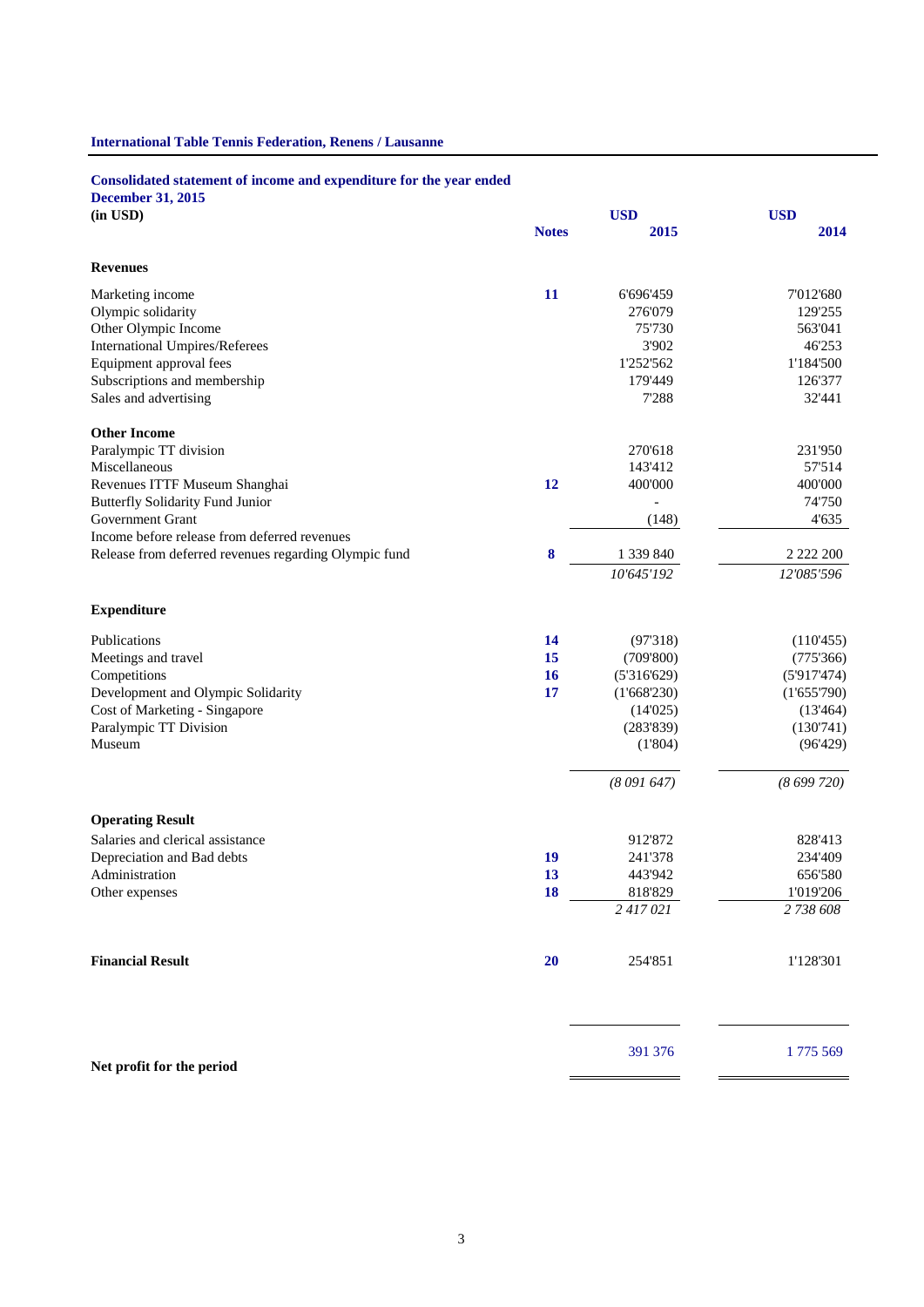**1. Activity**

International Table Tennis Federation (ITTF), Lausanne, is operating as a not-for-profit organization incorporated under article 60 of the Swiss Civil Code. The Federation's office in Canada is incorporated under Part II of the Canada Corporation Act with federal letters patent dated August 19, 1997. The International Table Tennis Federation (ITTF) Asia-Pacific office is on its side incorporated and domicilied in Singapore since 1 March 2011.

## **The objectives of the Federation are:**

- **a)** to develop the spirit of friendship and mutual assistance among affiliated table tennis associations and players;
- **b)** to regulate relations between affiliated table tennis associations and between table tennis associations and other organizations;
- **c)** to seek continual improvement in the technical standard of table tennis and in the extent of participation in the sport throughout the world;
- **d)** to foster friendly sporting competition and to eliminate unfair and unsporting practices;
- **e)** to establish and maintain the Laws of Table Tennis and the Regulations for international Competitions;
- **f)** to publish the standard text of the Rules, consisting of the Constitution, the Laws and the Regulations;
- **g)** to encourage the publication of the Rules in other languages and to check the accuracy of such publications;
- **h)** to promote and to supervise World and Olympic title competitions; and
- **i**) to employ the funds of the ITTF as may be expedient in the interests of international table tennis.
- **j)** to endeavor to increase participation at all levels, to enhance the popularity of the sport, to develop new sources of revenue and to manage the sport through a systematic planning process.
- **k)** to encourage players, coaches and officials to present the sport positively in the best ways so as to enhance its image.
- **l)** to encourage and to support the promotion of women in sport at all levels and to ensure significant representation of women in ITTF Committees, Commissions and Working Groups.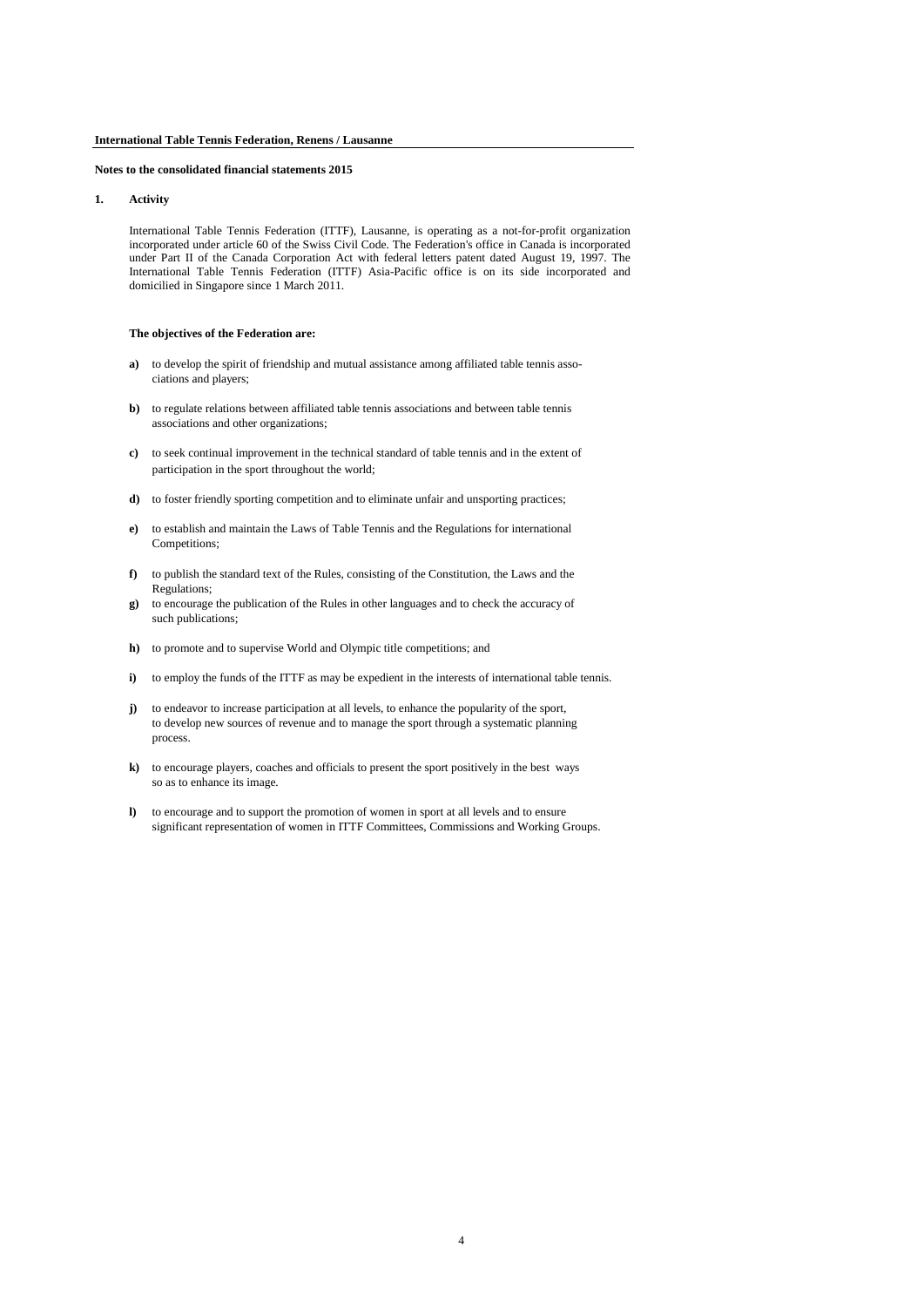### **2. Summary of significant accounting policies**

**2.1** Basis of accounting

The financial statements of ITTF are presented in accordance with the Swiss Code of Obligations. Title 32 of the Swiss Code of Obligations deals with the commercial accounting and financial reporting.

The financial statements are presented in accordance with the New Law on Accounting and Financial Reporting. Presentation adjustments were made to 2014 figures for comparison purpose.

For the first time, the consolidated financial statemetns are presented in USD . The impact of the change of presentation currency is disclosed in note 10.

### **2.2** Tangible fixed assets

Tangible fixed assets are stated at acquisition cost. When assets are retired or otherwise disposed of, the cost of the asset and the related accumulated depreciation are removed from the accounts. Any profit or loss on disposal of fixed assets is reflected in the statement of income for the period.

### **2.3** Depreciation

Depreciation is calculated on the basis of the cost of the assets and on their estimated useful lives and is provided as follows:

Furniture and equipment 33.3% straight-line basis Computers 33.3% straight-line basis Building 4% straight-line basis Vehicles 30% straight-line basis Museum Collection not depreciated

### **2.4** Deferred income

Any funds received for events to be held in the future, where reimbursement of these funds would be necessary in the case of event cancellation, are deferred in the balance sheet and not recognized as income until the event for which the funds were received has taken place.

#### **2.5** Foreign currencies

The Federation's consolidated financial statements are presented in US dollars, which is the main currency used by the organization. For each entity the Federation determines the functional currency and items included in the financial statements of each entity are measured using that functional currency.

#### i) Transactions and balances

Transactions in foreign currencies are initially recorded by the Federation's entities at their respective functional currency at a fixed exchange rate adjusted on a yearly basis.

Monetary assets and liabilities denominated in foreign currencies are translated at the functional currency spot rates of exchange at the reporting date.

Differences arising on settlement or translation of monetary items are recognised in income statement.

Non-monetary items that are measured in terms of historical cost in a foreign currency are translated using the exchange rates at the dates of the initial transactions.

#### ii) Translation

On consolidation, the assets and liabilities of foreign operations are translated into USD at the rate of exchange prevailing at the reporting date and their income statement is translated at the yearly average rate.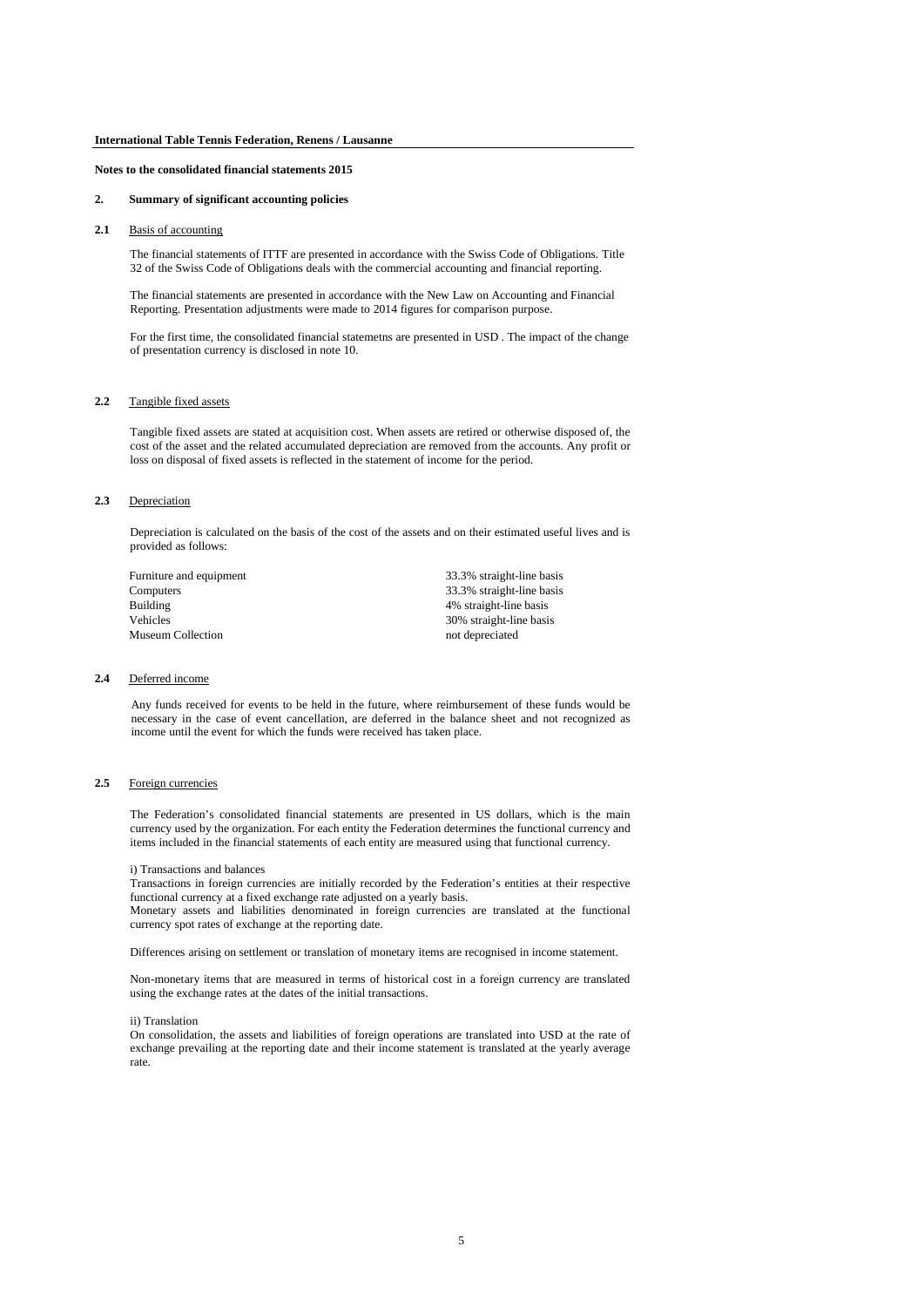### **2.6** Revenue recognition - Olympic revenue

The Federation's policy is that enough Olympic revenue is recognized in each year of the quadrennial in order to eliminate any deficiency of revenue over expenses for the year or at least stabilize the statement of income and expenditure.

#### **3. Financial instruments and currency exchange gains**

The Federation's financial instruments consist of cash, accounts receivable and accounts payable. The carrying values of these financial instruments approximate their fair value. Unless otherwise noted, it is management's opinion that the Federation is not exposed to significant interest, currency or credit risks arising from these financial instruments.

Most of the Federation's financial instruments (cash at bank and financial assets) are nominated in USD.

### **4. Related parties**

#### TMS International

TMS International ("TMS") is an independent, non-profit Marketing Corporation that conducts marketing and commercial activities on behalf of the Federation and other entities.

Under an agreement between the Federation, as the principal client, and TMS, expired December 31, 2008 and extended for a six new year's period, TMS has the exclusive rights of selling Federation sponsorship, advertising, television and licensing rights over specified Federation events. Until 2013, TMS provided the Federation with yearly guaranteed revenue based on the greater of an annual budgeted amount approved at the Federation's Executive Committee:

The contract with TMS has been amended in September 2013 with regards to the financial year 2014. According to the new contract, there is no minimum amount committed by TMS but a profit sharing scheme is implemented (75% of the commercial income and TV rights for ITTF and 25% for TMS). A contract based on this model was also signed in July 2014 for the period 2015 to 2020. The amounts committed by TMS contractually and the amounts transfered each year by TMS and recorded by ITTF as marketing revenues are as follows:

| <b>Financial Year</b> | Contractual<br>minimum        | Contractual<br>minimum            | <b>TMS</b> actual<br>contribution |
|-----------------------|-------------------------------|-----------------------------------|-----------------------------------|
|                       | revenues<br>(former contract) | revenues<br>(amended<br>contract) |                                   |
|                       | in million USD                | in million USD                    | in million USD                    |
| 2014                  | 5.2                           | none                              | 6.7                               |
| 2015                  | none                          | none                              | 6.6                               |

In addition, the Federation charges TMS for administrative expenses incurred in the Asia-Pacific office. During the year these charges amounted to USD 142'496 (2014: USD 135'658).

#### **5. Cash and Cash Equivalents**

|                        | December 31,<br>2015<br><b>USD</b> | December 31,<br>2014<br><b>USD</b> |
|------------------------|------------------------------------|------------------------------------|
| Cash                   | 3 3 5 2 2 0 6                      | 5 941 832                          |
| Call accounts          | 5 607 881                          | 4 5 1 2 1 8 9                      |
| Money market and notes | 178 000                            | 179 282                            |
|                        | 9 138 087                          | 10 633 303                         |

The ITTF cash in excess resulting from the International Olympic Committee distribution after the 2008 Olympic Games was invested in short term money deposits and notes with first ranking banks. These financial assets are accounted for at market value.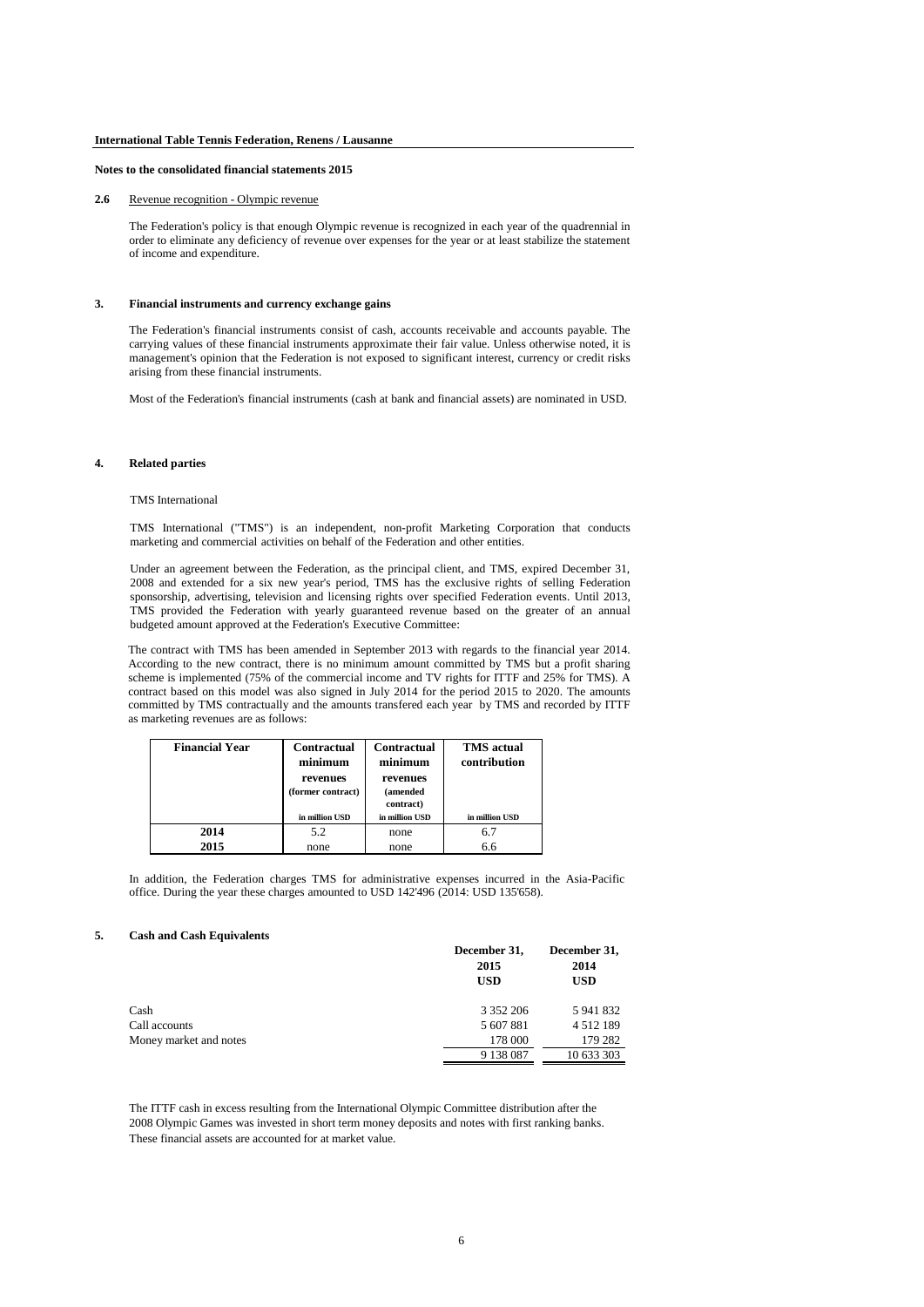### **6. Trade receivables**

|                                     | December 31,<br>2015<br><b>USD</b> | December 31,<br>2014<br>USD |
|-------------------------------------|------------------------------------|-----------------------------|
| Accounts receivable third parties   | 51 777                             | 113758                      |
| Accounts receivable related parties | 481401                             | 786 304                     |
| Accounts receivable                 | 533 178                            | 900 062                     |
| Bad debt allowance                  | (12000)                            | (12086)                     |
| Accounts receivable, net            | 521 178                            | 887975                      |

The changes in bad debt allowance and actual losses on receivables are recorded under the line depreciation and bad debts, refer to note 19.

# **7. Tangible Fixed Assets**

| Tangidie Fiacu Assets      |               |               |
|----------------------------|---------------|---------------|
|                            | December 31,  | December 31,  |
|                            | 2015          | 2014          |
|                            | <b>USD</b>    | USD           |
| Land and building (Renens) | 3 5 1 7 8 7 0 | 3 0 8 1 2 0 9 |
| Furniture and equipment    | 69 7 1 7      | 11 077        |
| Museum Collection          | 516 064       | 519780        |
|                            | 4 103 650     | 3 612 066     |

During the financial year 2015, ITTF invested about USD 680'000 in building improvements for its Rennens office.

### **8. Deferred revenues - Olympic funding**

| December 31,<br>2015<br><b>USD</b> | December 31,<br>2014<br>USD |
|------------------------------------|-----------------------------|
| 4 0 28 8 0 0                       | 6'251'000                   |
| (1339840)                          | (2222200)                   |
| 11'040                             | $\overline{\phantom{0}}$    |
| 2 700 000                          | 4 0 28 8 0 0                |
|                                    |                             |

# **9. Deferred income and accrued expenses**

|                                               | 2015<br><b>USD</b> | 2014<br><b>USD</b> |
|-----------------------------------------------|--------------------|--------------------|
| Accrued expenses                              | 135'833            |                    |
| Deferred income & advance equipment approvals | 486'266            | 434'701            |
|                                               | 622 099            | 434 701            |

**December 31, December 31,**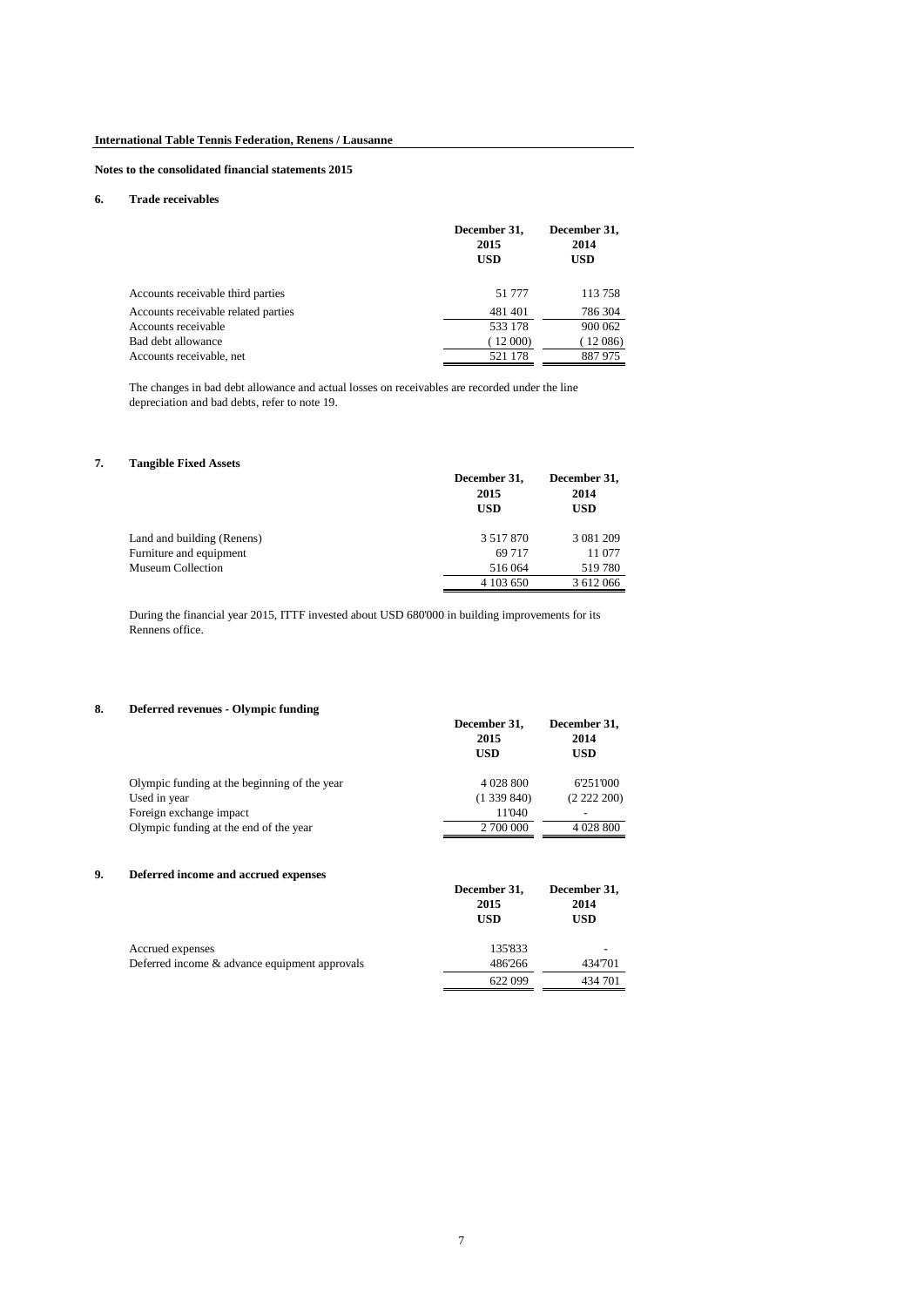### **10. Equity**

| $\cdots$                                        | December 31,<br>2015<br><b>USD</b> | <b>Restated</b><br>Financial<br><b>Statements</b><br>December 31,<br>2014<br><b>USD</b> | Audited<br>financial<br>statements at<br>December 31,<br>2014<br><b>CHF</b> |
|-------------------------------------------------|------------------------------------|-----------------------------------------------------------------------------------------|-----------------------------------------------------------------------------|
| Unrestricted funds at the beginning of the year | 9'017'507                          | 7'241'938                                                                               | 7'314'159                                                                   |
| Net profit for the period                       | 391'376                            | 1775'569                                                                                | 1'695'828                                                                   |
| Currency tranlation adjustement                 | (270'209)                          | (95760)                                                                                 | (151829)                                                                    |
| Unrestricted funds at the end of the year       | 9 138 674                          | 8921747                                                                                 | 8'858'158                                                                   |

 The unrestricted funds were converted at the closing rate of : 1.111 USD/CHF for the income Statement and of 1.007 for the balance sheet.

# **11. Marketing income**

|                                                            | December 31,<br>2015<br><b>USD</b> | December 31,<br>2014<br>USD |
|------------------------------------------------------------|------------------------------------|-----------------------------|
| Transfer from TMS International (note 4) Lausanne          | 6 5 5 7 0 6 5                      | 6 686 300                   |
| Transfer from TMS International (note 4) to ITTF Singapore | 142 496                            | 135 658                     |
| Sponsorship Marketing                                      | 135 587                            | 296 833                     |
| Marketing direct cost                                      | (138689)                           | (106111)                    |
|                                                            | 6 696 459                          | 7 012 680                   |

# **12. Revenues ITTF Museum Shanghai**

A cooperation agreement was signed in August 2014 with the Shanghai Municipal Education Commission and the Chinese Table Tennis Association. According to this agreement, a new ITTF Museum opened in Shanghai and ris un by the local authorities. ITTF relocated its collection to this new Museum and received a financial compensation amounting to USD 2 million split over a 5 years period (from 2014 to 2018). The amount received in 2015 and 2014 is of USD 400'000.

### **13. Administration**

|                                                              | December 31,<br>2015<br><b>USD</b> | December 31,<br>2014<br>USD |
|--------------------------------------------------------------|------------------------------------|-----------------------------|
| Accountancy and bank charges                                 | 15 603                             | 21919                       |
| Audit and accounting                                         | 28 5 5 8                           | 26 618                      |
| Office equipment and furniture                               | 51 840                             | 99 782                      |
| Office expenses and rent (Renens, Ottawa, Singapore, Vienna) | 48 184                             | 85 231                      |
| Telephone, fax, internet and postage                         | 70 220                             | 113 690                     |
| Taxes, VAT (Renens)                                          | 5 8 9 0                            | 6 2 8 2                     |
| <b>Insurances</b>                                            | 41 026                             | 50 982                      |
| Professional fees                                            | 97 696                             | 21 014                      |
| Repairs & Maintenance                                        | 70 699                             | 152 567                     |
| Miscellaneous                                                | 6 1 1 0                            | 67 280                      |
| Translation                                                  | 8 1 1 5                            | 1 2 5 1                     |
| TMS chargeback                                               |                                    | 9963                        |
|                                                              | 443 942                            | 656 580                     |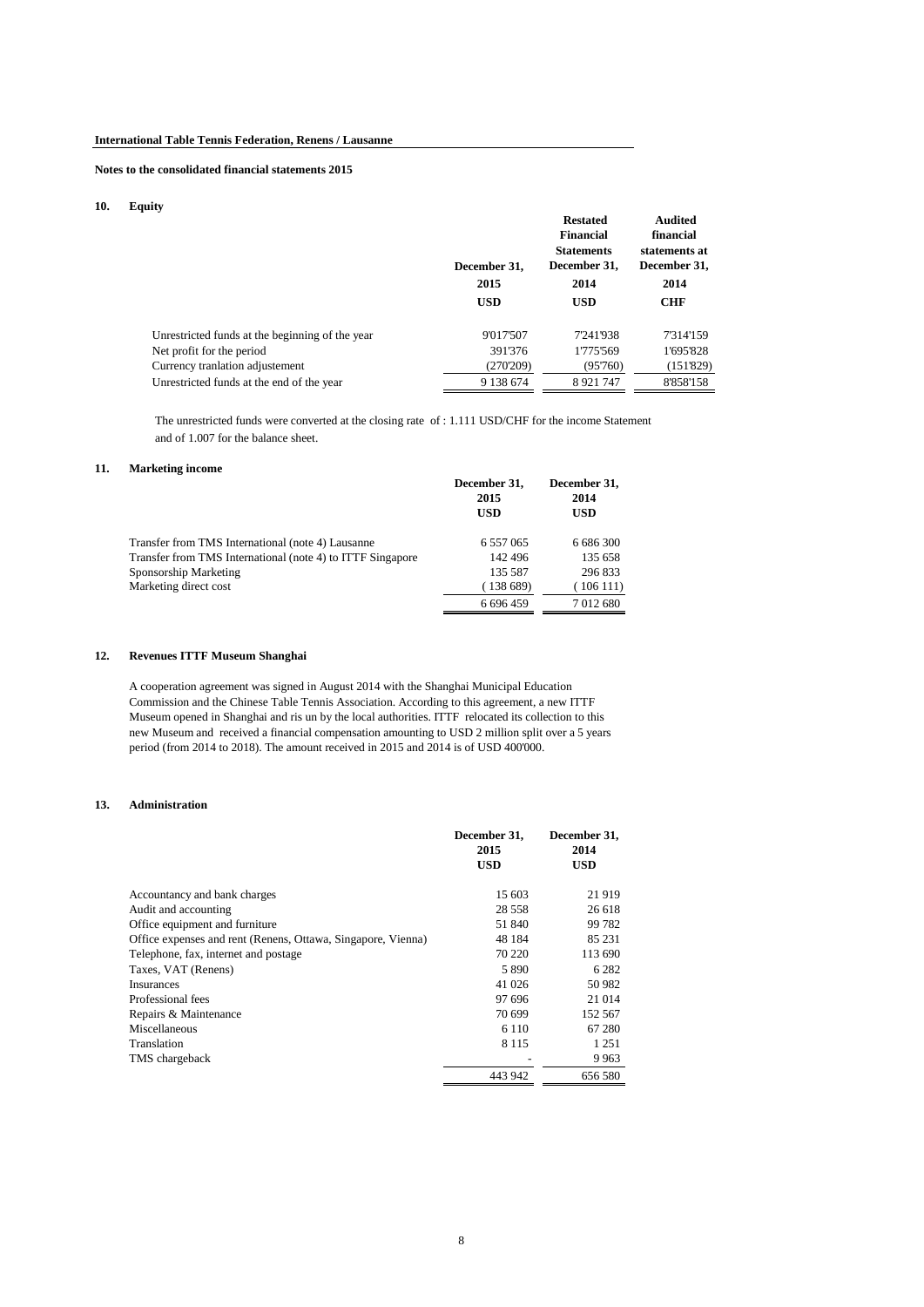# **14. Publications**

|                                          | December 31,<br>2015<br>USD | December 31,<br>2014<br><b>USD</b> |
|------------------------------------------|-----------------------------|------------------------------------|
| <b>TT</b> Fascination                    | 35 7 7 9                    | 39 016                             |
| Rules booklet and other handbooks        | 6 2 8 0                     | 5875                               |
| Coaching manuals $\&$ other publications | 55 260                      | 65 5 64                            |
|                                          | 97 318                      | 110455                             |

# **15. Meetings and travel**

|                              | December 31,<br>2015<br><b>USD</b> | December 31,<br>2014<br><b>USD</b> |
|------------------------------|------------------------------------|------------------------------------|
| <b>Executive Committee</b>   | 345 118                            | 370 760                            |
| <b>Board of Directors</b>    | 4 1 0 1                            | 9426                               |
| AGM                          | 13751                              | 15463                              |
| Committee Chairmen           | 1884                               | 36 174                             |
| <b>Committee Expenses</b>    | 1 725                              | 9974                               |
| President's Honorarium       | 65 198                             | 21 000                             |
| Professionnal staff          | 230 274                            | 264 632                            |
| Tangible fixed assets        | 20 75 6                            | 11888                              |
| Other meetings               | 20 757                             | 19883                              |
| Sport Accord                 | 6 2 3 6                            | 9 2 3 2                            |
| <b>Other Travel Expenses</b> |                                    | 6934                               |
|                              | 709 800                            | 775 366                            |

# **16. Competitions**

|                            | December 31.<br>2015 | December 31.<br>2014 |
|----------------------------|----------------------|----------------------|
|                            | <b>USD</b>           | <b>USD</b>           |
| World Championships        | 1 307 160            | 1589318              |
| World Cup Men & Women      | 217 503              | 391 315              |
| World Team Cup             | 32 913               | 37 28 6              |
| <b>ITTF World Tour</b>     | 3 204 438            | 2965478              |
| Global junior program      | 239 046              | 593 180              |
| World Junior Championships | 153 834              | 125 206              |
| Other competitions         | 143 040              | 193 004              |
| <b>Olympic Games</b>       | 478                  | 2 2 8 9              |
| Results & Statistics       | 18 216               | 20 398               |
|                            | 5 3 1 6 6 2 9        | 5917474              |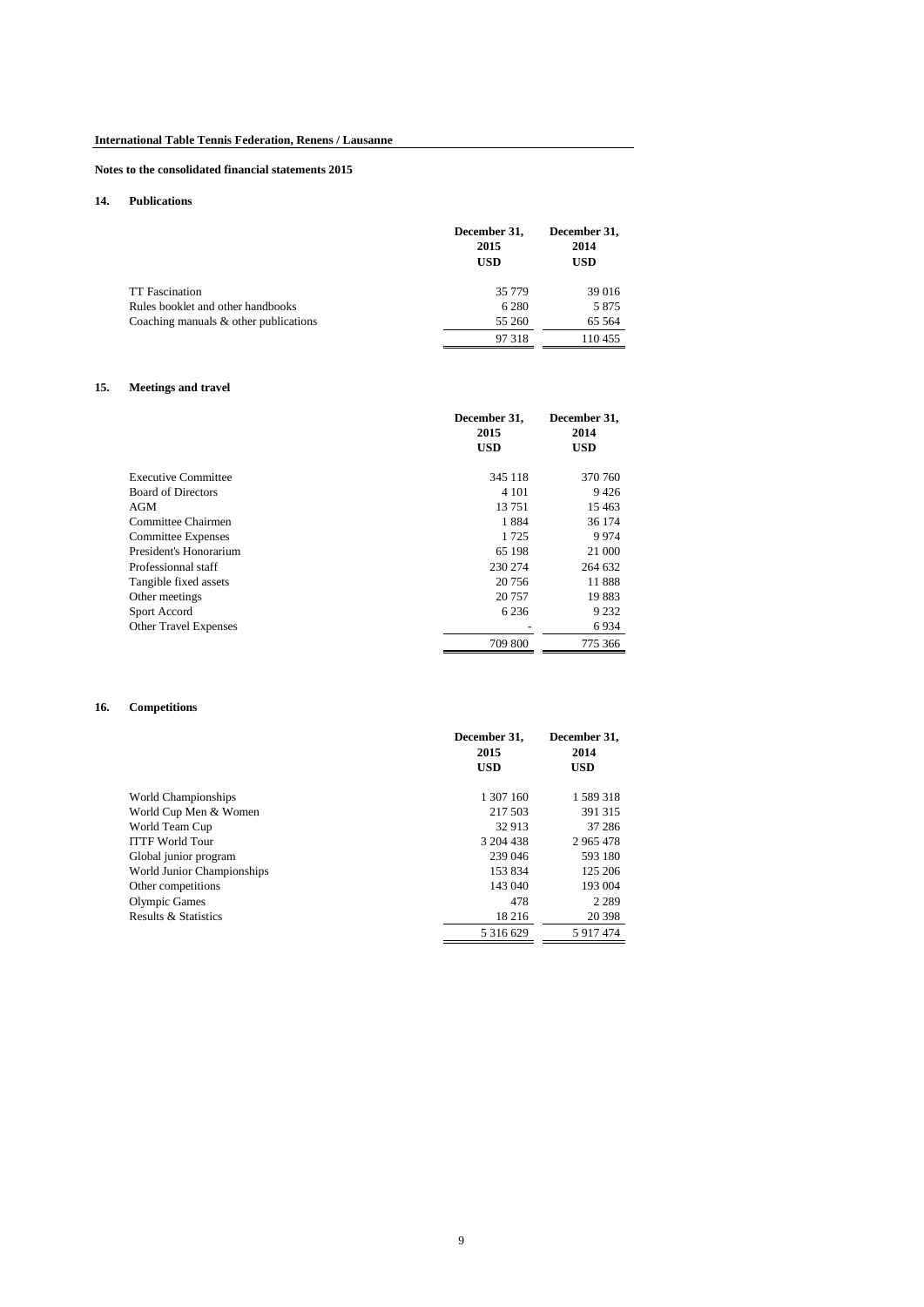# **17. Development and Olympic Solidarity**

|                                              | December 31,       | December 31,       |
|----------------------------------------------|--------------------|--------------------|
|                                              | 2015<br><b>USD</b> | 2014<br><b>USD</b> |
|                                              |                    |                    |
|                                              |                    |                    |
| Continental Olympic Grants                   | 108 223            | 54 882             |
| Special projects                             | 20 041             | (4800)             |
| <b>Equipment for Developing Associations</b> | 57996              | 139 688            |
| Coaching programs                            | 12716              | 4874               |
| <b>Olympic Solidarity Courses</b>            | 136 347            | 167 142            |
| Referee and umpire scheme                    | 27 460             | 35 705             |
| Education & training program                 | 247 035            | 221 693            |
| Women development                            | 64 704             | 16465              |
| Development program                          | 993 708            | 1 0 20 140         |
|                                              | 1 668 230          | 1 655 790          |

# **18. Other expenses**

|                                           | December 31,<br>2015 | December 31,<br>2014 |
|-------------------------------------------|----------------------|----------------------|
|                                           |                      |                      |
|                                           | <b>USD</b>           | <b>USD</b>           |
|                                           |                      |                      |
| Continental Agreements & Events           | 241 942              | 312 894              |
| Equipment testing                         | 138 006              | 235 267              |
| Anti-doping testing                       | 6 1 9 1              | 23 795               |
| Promotional items, gifts $\&$ advertising | 93 5 82              | 234 961              |
| Computer software                         | 215                  | 2604                 |
| Membership to sport bodies                |                      | 7 272                |
| Purchase of publications                  |                      | 5 1 4 4              |
| Donations                                 | 400                  | 5 2 6 9              |
| Media service                             | 84 459               | 71 087               |
| Ranking                                   | 18 216               | 23 490               |
| Miscellaneous                             | 235 782              | 95 092               |
| Interest charges                          | 35                   | 2 3 2 5              |
|                                           | 818829               | 1 019 206            |